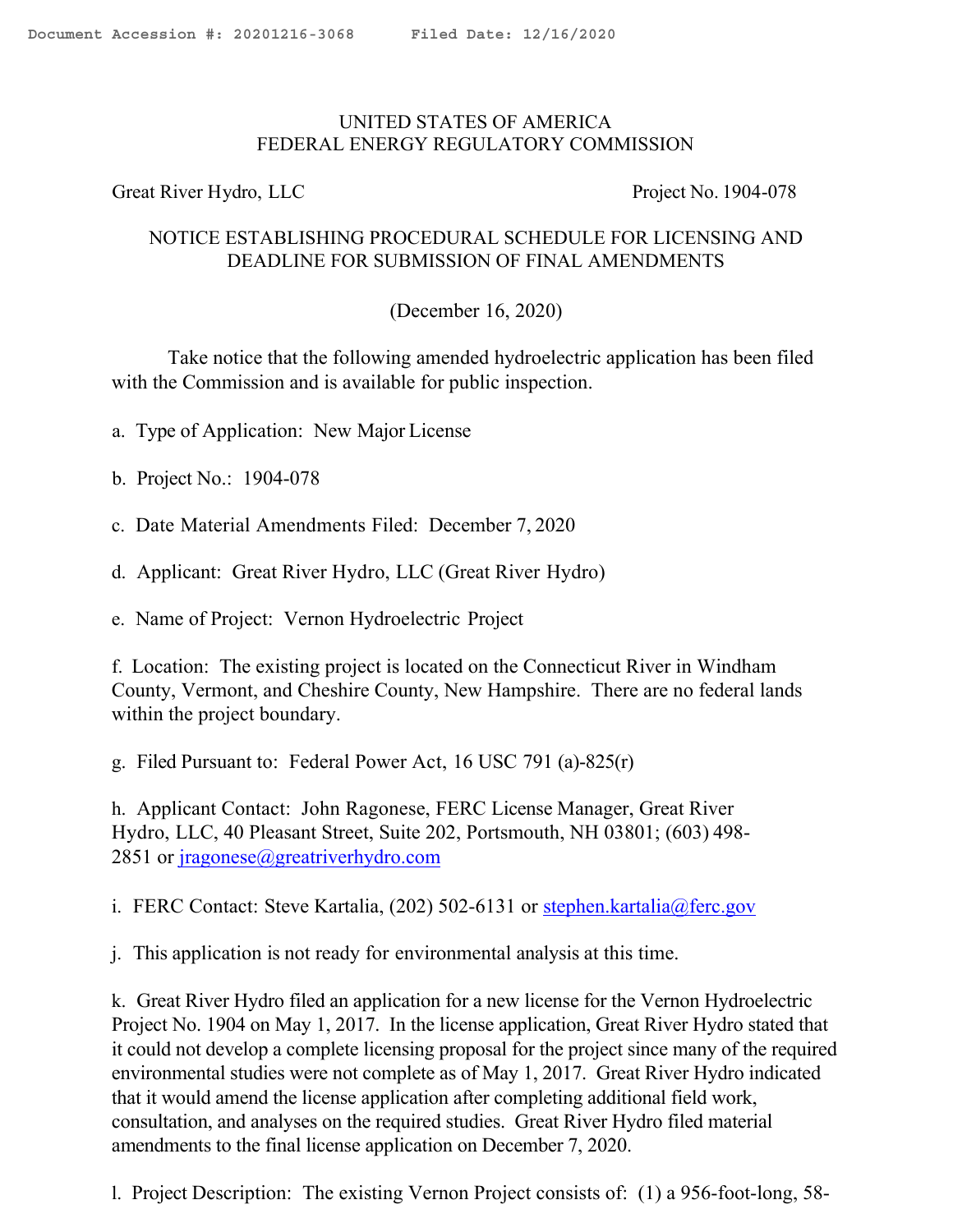Project No. 1904-078 2

foot-high concrete dam that includes: (a) 356-foot-long section integral to the powerhouse; and (b) a 600-foot-long overflow spillway section that includes: (i) a 9 foot-high, 6-foot-wide downstream fishway sluice; (ii) a 13-foot-high, 13-foot-wide trash/ice sluice; (iii) two 20-foot-high, 50-foot-wide tainter gates; (iv) four 10-foot-high, 50-foot-wide tainter gates; (v) two 10-foot-high, 50-foot-wide hydraulic panel bays; (vi) two 10-foot-high, 50-foot-wide stanchion bays; (vii) a 10-foot-high, 42.5-foot-wide stanchion bay; and (viii) eight 7-foot-high, 9-foot-wide hydraulic flood gates; (2) a 26 mile-long, 2,550-acre impoundment with a useable storage volume of 18,300 acre-feet between elevations 212.13 and 220.13 feet National Geodetic Vertical Datum of 1929 (NGVD 29); (3) eight approximately 30-foot-high trashracks with 1.75-inch clear bar spacing and two approximately 30-foot-high trashracks with 3.625-inch clear bar spacing; (4) a 356-foot-long, 55-foot-wide, 45-foot-high reinforced concrete, steel, and brick powerhouse containing four 2-megawatt (MW) vertical Francis turbine-generator units, four 4-MW vertical Kaplan turbine-generator units, and two 4.2-MW vertical Francis turbine-generator units, for a total project capacity of 32.4 MW; (5) ten concrete draft tubes ranging from 16 to 27 feet in diameter; (6) a 500-foot-long, 13.8-kilovolt underground generator lead that connects the turbine-generator units to two step-up transformers; (7) a 984-foot-long, 15-foot-wide upstream fishway; and (8) appurtenant facilities.

Great River Hydro operates the project in coordination with its upstream Wilder Project No. 1892 and Bellows Falls Project No. 1855 and in a peaking mode. Average annual generation is approximately 158,028 MW-hours. Great River Hydro is proposing changes to project operation that would reduce impoundment fluctuations and increase the stability of downstream flow releases relative to current project operation, including targeted water surface elevation levels and flow ramping rates. Great River Hydro proposes several protection, mitigation, and enhancement measures for aquatic, terrestrial, cultural, and recreation resources, and threatened and endangered species. The specific proposed changes are described in the amended application.

m. In addition to publishing the full text of this notice in the Federal Register, the Commission provides all interested persons an opportunity to view and/or print the contents of this notice, as well as other documents in the proceeding (*e.g*., license application) via the Internet through the Commission's Home Page (http://www.ferc.gov) using the "eLibrary" link. Enter the docket number excluding the last three digits in the docket number field to access the document (P-1904). At this time, the Commission has suspended access to the Commission's Public Reference Room due to the proclamation declaring a National Emergency concerning the Novel Coronavirus Disease (COVID-19) issued by the President on March 13, 2020. For assistance, contact FERC at FERCOnlineSupport@ferc.gov or call toll-free, (866) 208-3676 or (202) 502-8659 (TTY).

n. You may also register online at https://ferconline.ferc.gov/FERCOnline.aspx to be notified via email of new filings and issuances related to this or other pending projects. For assistance, contact FERC Online Support.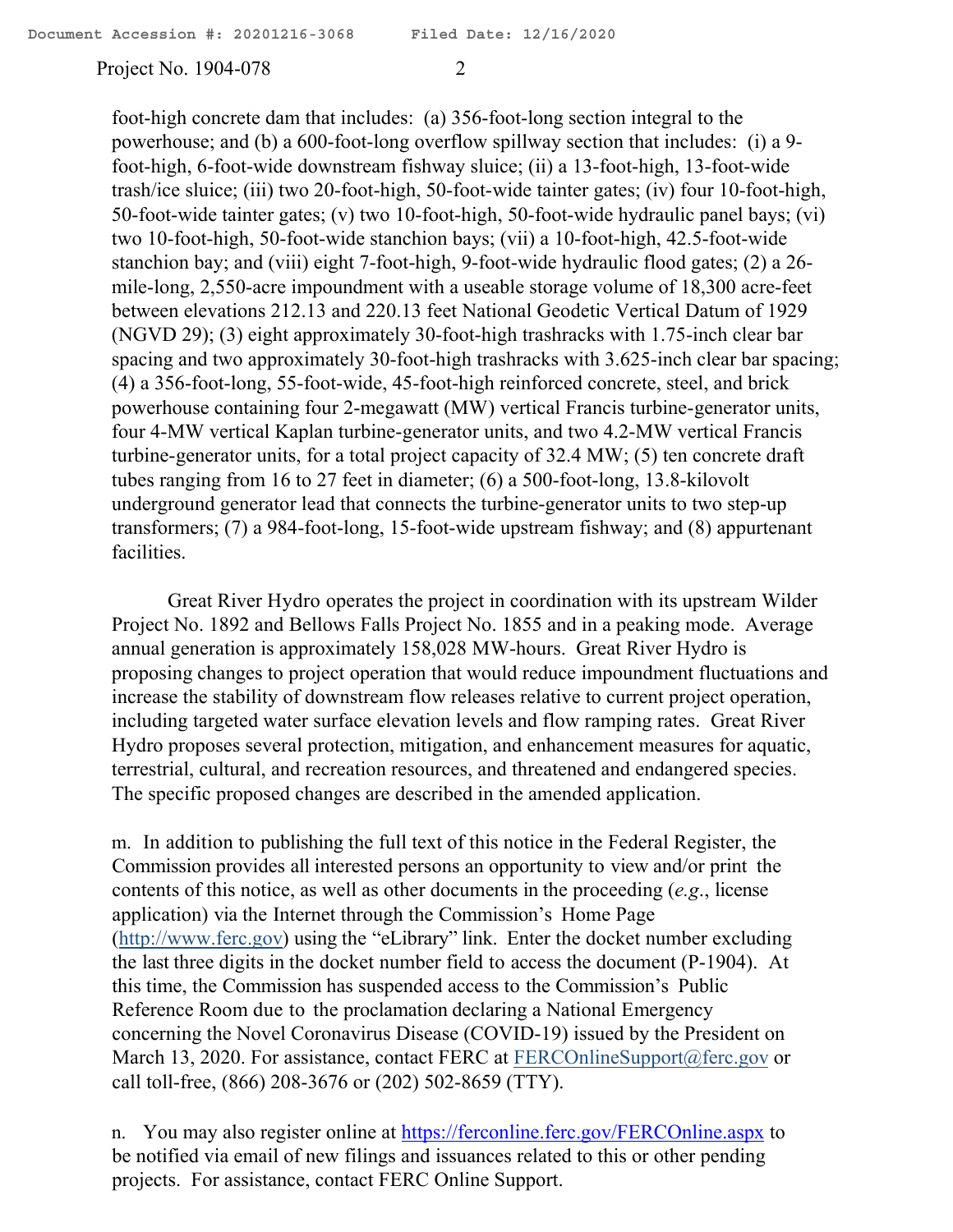Project No. 1904-078 3

o. Procedural Schedule:

The application will be processed according to the following preliminary Hydro Licensing Schedule. Revisions to the schedule may be made as appropriate.

| <b>MILESTONE</b>                                                                                       | <b>TARGET DATE</b> |
|--------------------------------------------------------------------------------------------------------|--------------------|
| Commission issues letter identifying application<br>deficiencies and requesting additional information | January 2021       |
| Notice of Acceptance / Notice of Ready for<br><b>Environmental Analysis</b>                            | May 2021           |
| Filing of recommendations, preliminary terms and<br>conditions, and fishway prescriptions              | <b>July 2021</b>   |
| Reply Comments due                                                                                     | August 2021        |

p. Final amendments to the application must be filed with the Commission no later than 30 days from the issuance date of the notice of ready for environmental analysis.

> Kimberly D. Bose, Secretary.